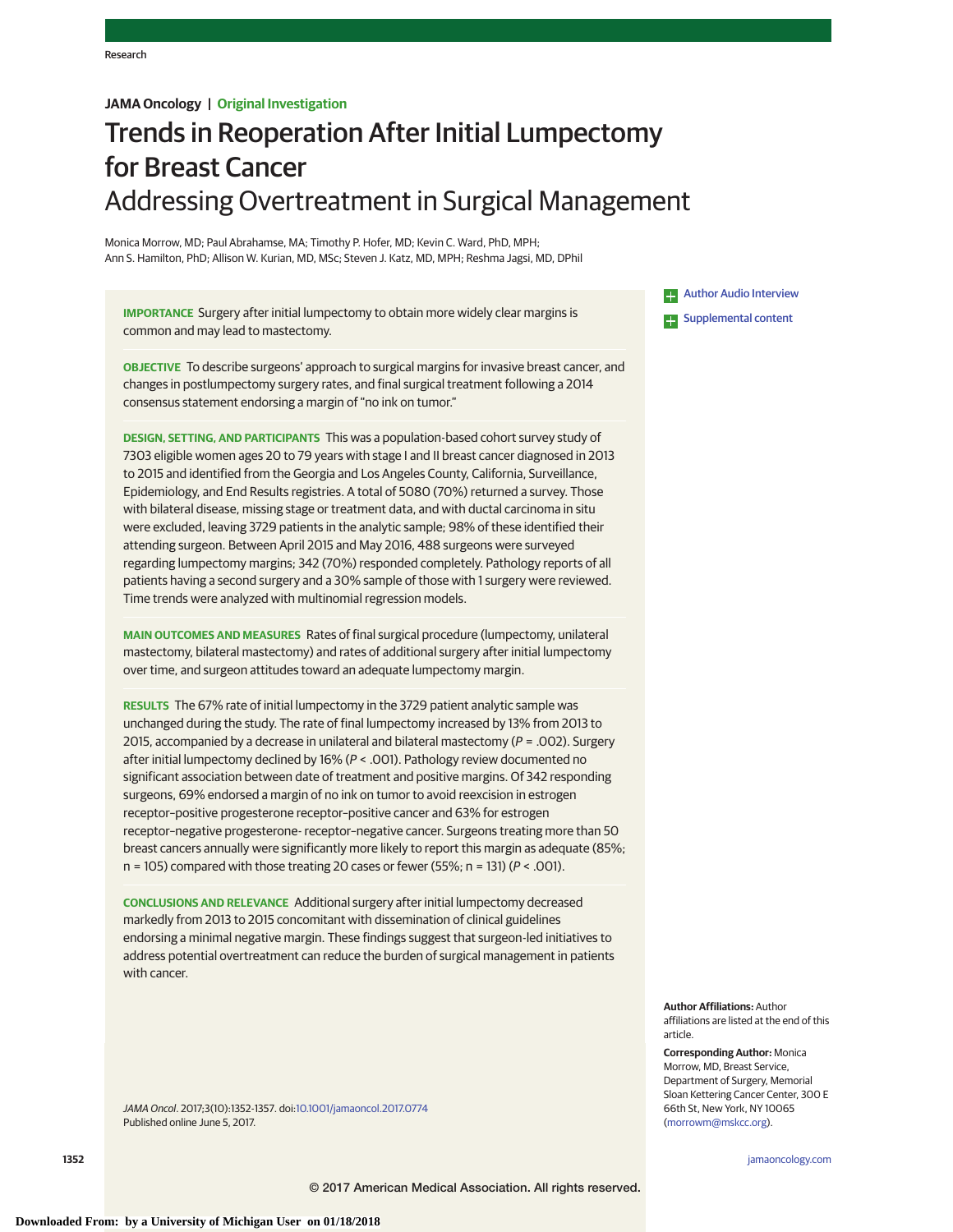hysicians are increasingly aware of the need to address overtreatment in cancer care. Breast cancer exemplifies these concerns because most newly diagnosed patients with a favorable prognosis are treated with multiple modalities for which the benefit of each treatment may be small, but the burden is cumulative and substantial.<sup>1</sup> Surgeons increasingly recognize that with multimodality treatment, "bigger" surgery is not necessarily better, making surgery a particular focus of initiatives to reduce the burden of treatment.<sup>2,3</sup> However, the use of breast-conserving surgery (BCS) has recently declined after years of steadily increasing rates, accompanied by increased use of bilateral mastectomy.<sup>4,5</sup> Although BCS is a less morbid surgical approach, an important downside to its use is the historically high rate of additional operations (reexcision lumpectomy and/or mastectomy) after initial lumpectomy, ranging from 23% to 38% in published reports.<sup>6,7</sup>

Reoperation after lumpectomy is required when tumor is present at the margin surface. In patients without tumor at the inked margin, the surgeon's assessment of what constitutes an adequate tumor-free margin largely determines whether a patient undergoes additional operations to remove more breast tissue. Over time, as surgeons and radiation oncologists sought to minimize rates of local recurrence, wide variation arose in attitudes toward what was considered an appropriate negative margin width for lumpectomy.<sup>6,8,9</sup>

Reoperation after initial lumpectomy has major implications for treatment burden on patients. The procedures require a return to the operating room, prolong recovery, and are traumatic to patients and families. In addition, reoperation after lumpectomy has been associated with increased rates of bilateral mastectomy,<sup>10</sup> potentially increasing the burden of surgical treatment, because many women with small, localized unilateral breast cancers opt for treatment with bilateral mastectomy.<sup>4,5,11</sup> Thus, amajor dichotomy has emerged in breast cancer surgery: lumpectomy, a brief outpatient procedure, is selected by some women, while others with the same clinical characteristics undergo bilateral mastectomies with microvascular tissue flap reconstructions—major surgery requiring inpatient hospitalization and a prolonged recovery period.

The observation that rates of local recurrence have decreased substantially since the performance of the initial trials of BCS and radiotherapy,<sup>12</sup> coupled with reports of high rates of reexcision for patients without tumor at the inked margin,6 motivated an initiative to reduce the use of unnecessary additional surgery in patients undergoing BCS. The Society of Surgical Oncology (SSO) and the American Society of Radiation Oncology (ASTRO) developed evidence-based consensus recommendations supporting the use of "no ink on tumor" as the definition of a clear margin in patients being treated with BCS and radiotherapy<sup>13-15</sup> that were presented at national meetings in late 2013 and published electronically in February 2014.

In this study, we examined time trends in the use of additional surgery after lumpectomy in the time period immediately before and after the dissemination of the guidelines, using a population-based sample of women diagnosed between 2013 and 2015, and determined the impact of these changes on rates of BCS.

### **Key Points**

**Question** What was the impact of a 2014 consensus statement endorsing a minimal negative margin for invasive breast cancer on postlumpectomy surgery and final surgical treatment?

**Findings** In a population-based sample of 3729 women undergoing initial lumpectomy between 2013 and 2015, reexcision and conversion to mastectomy declined significantly among patients with negative margins, and final rates of breast-conserving surgery increased from 52% to 65% with a decrease in both unilateral and bilateral mastectomy.

**Meaning** The decrease in additional surgery after initial lumpectomy increased rates of breast-conserving surgery, consistent with a benefit of evidence-based guidelines in accelerating practice change to reduce overtreatment.

# **Methods**

## Study Sample and Data Collection

After University of Michigan institutional review board (IRB) approval, we selected women 20 to 79 years of age diagnosed with stage I and II breast cancer who were reported to the Surveillance Epidemiology and End Results (SEER) registries of Georgia and Los Angeles County. Eligible patients were identified on a monthly basis approximately 2 months after surgery via surgical pathology report. Surveys weremailed shortly afterward (mean [SD] diagnosis to survey completion time, 7 [3] months). Patients with stage III and IV disease, tumors greater than 5 cm, or more than 3 involved lymph nodes were excluded. Black, Asian, and Hispanic women were oversampled in Los Angeles using an approach we previously described.16 Patients were selected between July 2013 and August 2015. Written informed consent was waived by the IRB because survey completion was considered consent. To encourage response, we provided a \$20 cash incentive and used a modified Dillman recruitment method,<sup>17</sup> including reminders to nonrespondents. All materials were sent in English. We included Spanish-translated materials to women with surnames suggesting Hispanic ethnicity.<sup>16</sup> Responses to the survey were merged with clinical data from SEER.

We selected 7810 women diagnosed as having earlystage breast cancer based on rapid reporting systems from the SEER registries; 507 were deemed ineligible owing to a prior breast cancer diagnosis, stage III and IV disease, residing outside the SEER registry area, being deceased, too ill and/or incompetent, or unable to complete a survey in Spanish or English. Of 7303 eligible women, 2223 did not return a survey or refused participation. Of 5080 respondents (70%), we excluded 279 with bilateral disease, 68 missing stage or treatment data, and 1004 with ductal carcinoma in situ (DCIS), leaving 3729 patients with invasive disease in the analytic sample (eFigure 1 in the [Supplement\)](http://jama.jamanetwork.com/article.aspx?doi=10.1001/jamaoncol.2017.0774&utm_campaign=articlePDF%26utm_medium=articlePDFlink%26utm_source=articlePDF%26utm_content=jamaoncol.2017.0774). Patients were asked to identify their attending surgeon for the purpose of collecting information on attitudes regarding margins and nearly all patients (98%) did so: all 488 identified surgeons were sent surveys between April 2015 and May 2016, and 376 (77%) responded. Of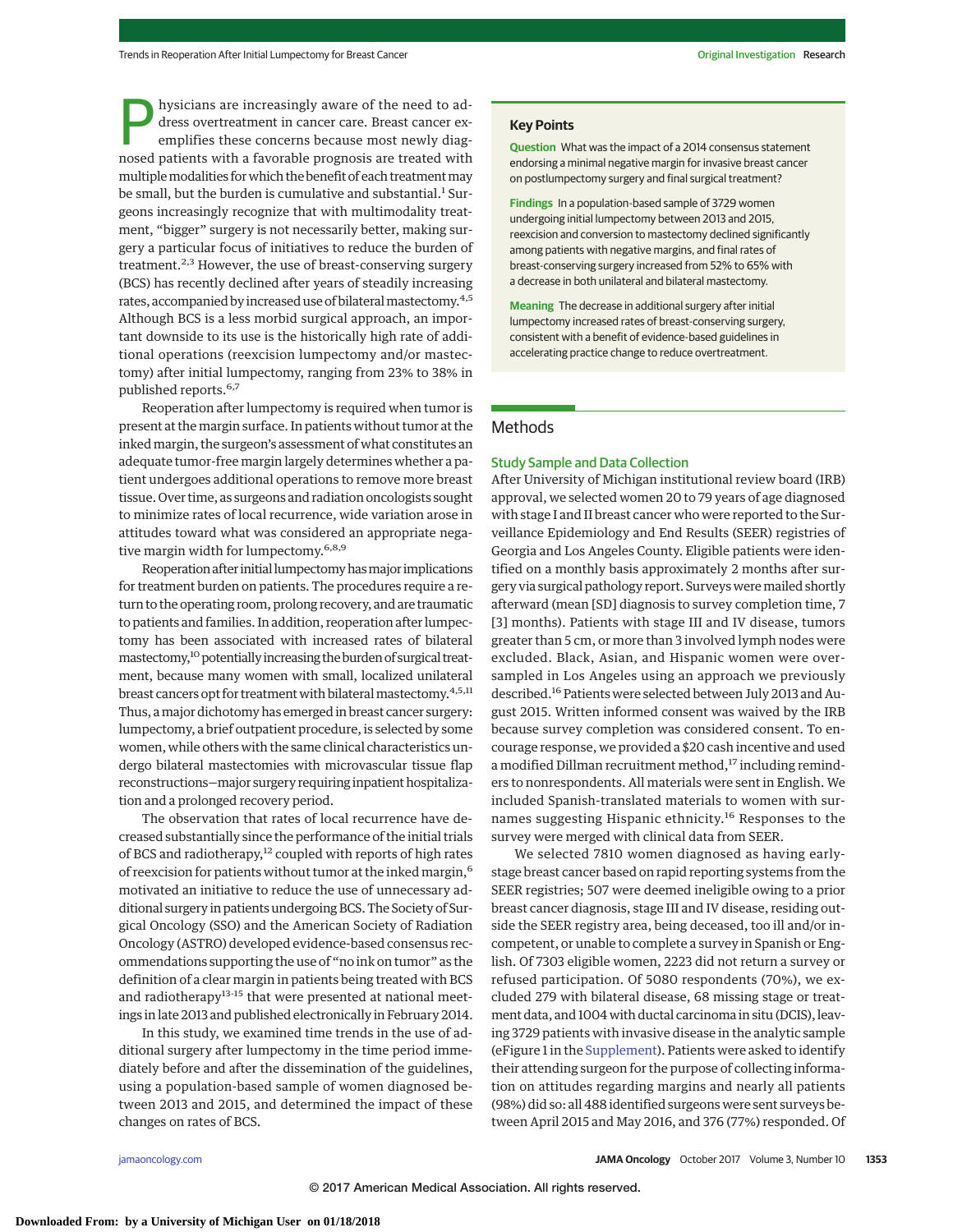## Figure 1. Adjusted Rates of Final Breast Surgery in a Sample of 3729 Patients, April 2013 to April 2015



These are marginal rates of ultimate treatment, based on a multivariate logistic model adjusting for age, race, site, behavior, tumor size (T code), grade, and nodes (N code) and surgeon, and weighted to reflect sampling and response rates.

these, 342 provided complete information and were used in this analysis. Based on a clinical scenario of a 60-year-old with a 0.8 cm, grade III, *ERBB2* (*HER2*)-negative breast cancer, respondents were asked what margin width precluded the need for reexcision for an estrogen receptor–positive and progesterone receptor–positive and an estrogen receptor–negative and progesterone receptor–negative tumor (eAppendix 1 in the [Supplement\)](http://jama.jamanetwork.com/article.aspx?doi=10.1001/jamaoncol.2017.0774&utm_campaign=articlePDF%26utm_medium=articlePDFlink%26utm_source=articlePDF%26utm_content=jamaoncol.2017.0774). Response options included no ink on tumor and margin widths 1 to 2 mm, 5 mm, and 1 cm. Pathology reports were reviewed (with reviewers blinded to the treatment outcomes) for the initial lumpectomy for all patients undergoing further surgery after initial lumpectomy (n = 509) and a 30% sample of those without further procedures ( $n = 507$ ).

#### Statistical Analysis

Trends were analyzed using SAS statistical software (version 9.4; SAS Institute Inc). Two separate multinomial logistic models were created regressing treatment on date of diagnosis (treated as a continuous variable), and clinical and demographic covariates. The first model looked at final treatment across all patients with the outcomes of BCS, unilateral mastectomy, and bilateral mastectomy. The second model was restricted to patients with an initial lumpectomy, with the outcomes of lumpectomy only, lumpectomy with reexcision, and lumpectomy with subsequent mastectomy. The covariates included were age (measured continuously in years), race, geographic site, tumor grade, tumor size (categorized as T stage), number of positive nodes (categorized as N stage), and surgeon. Both patient-level models incorporated survey weights to adjust for oversampling in our design, and nonresponse weights to correct for differing responses based on age, race, stage, and SEER site.

# Results

Of the 3729 patients, themedian patient age was 61 years, 2016 (54%) self-identified as white, 657 (18%) as black, 675 (18%)

Figure 2. Adjusted Postlumpectomy Surgery Rates in a Sample of 2509 Patients Having an Initial Lumpectomy, April 2013 to April 2015



Marginal rates of postlumpectomy treatment, based on multivariable logistic model adjusting for age, race, site, behavior, tumor size (T code), grade, nodes (N code), and surgeon, and weighted to reflect sampling and response rates.

as Latina, and 293 (8%) as Asian, and 2784 (75%) had T1 tumors. (eTable in the [Supplement\)](http://jama.jamanetwork.com/article.aspx?doi=10.1001/jamaoncol.2017.0774&utm_campaign=articlePDF%26utm_medium=articlePDFlink%26utm_source=articlePDF%26utm_content=jamaoncol.2017.0774). Overall, 2509 patients had an initial lumpectomy (67%), and the rate of initial lumpectomy did not differ significantly over the study period after adjusting for other covariates (odds ratio [OR] for 1 quarter change in lumpectomy rate, 1.03 (95% CI, 0.99-1.06; *P* = .10). The final surgical treatment was lumpectomy in 63% (n = 2345), unilateral mastectomy in 21% (n = 763), and bilateral mastectomy in 17% (n = 621).

The date of diagnosis for the analytic cohort ranged from April 2013 to April 2015. Significant trends were observed during this diagnosis period in final treatment and the use of postlumpectomy surgery: the use of BCS increased; while the use of unilateral and bilateral mastectomy decreased over time (Figure 1). The predicted marginal rates of BCS, unilateral mastectomy, and bilateral mastectomy (based on multinomial logistic regression) were 52%, 27%, and 21% for patients diagnosed in April 2013; the respective marginal rates were 65%, 18%, and 16% for patients diagnosed in April 2015. The test for time trends in the rates of the 3 procedures shown in Figure 1 was significant (*P* < .002).

A total of 543 of 2509 patients (22%) reported an additional procedure after initial lumpectomy; reexcision in 378 (15%), and mastectomy with or without reexcision in 165 (7%). Postlumpectomy reexcision and mastectomy markedly decreased over the study time period (Figure 2). The marginal rates (based on multinomial logistic regression) of lumpectomy with reexcision and lumpectomy with subsequent mastectomy were 21% and 13% in April 2013. Two years later, the respective rates were 14% and 4%. The test for time trends of these 2 procedures was significant (*P* < .001).

Review of initial lumpectomy pathology demonstrated positive margins in 330 and unknown margins in 5 cases (33% and 0.5%, respectively). A bivariate analysis of variance test found no significant association date of treatment and rate of positive margins (OR for 1 quarter change in positive margin rate, 0.91 (95% CI, 0.82-1.02) (*P* = .11). Of the 509 patients who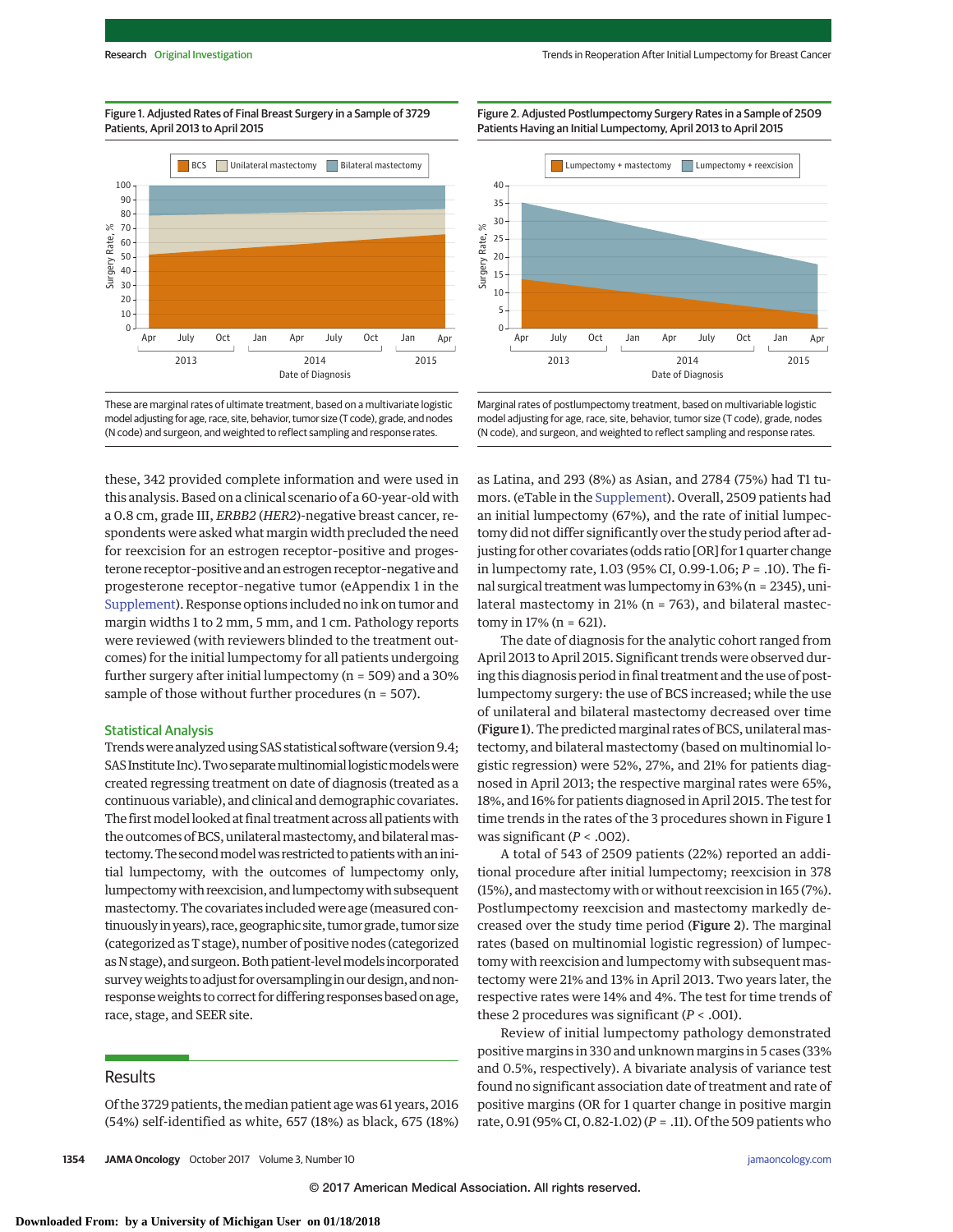underwent surgery after lumpectomy, 299 had positive margins (59%) and 210 had negative margins (41%). Of those with negative margins undergoing additional surgery, the margin was not defined numerically in 26 (12%). Of the 184 with margin measurements, 135 had a margin of 1 mm or less (73%) and 49 had a margin greater than 1 mm (27%).

Of 342 attending surgeons completing the clinician survey, 69% endorsed a margin of no ink on tumor as adequate to avoid reexcision in a 60-year-old with a grade 3, T1b *ERBB2* negative carcinoma that was estrogen receptor–positive progesterone receptor–positive. For the same patient with an estrogen receptor–negative progesterone receptor–negative carcinoma, 63% endorsed no ink on tumor. A significant relationship was seen between the volume of breast surgery performed and what was considered an acceptable margin width (eFigure 2 in the [Supplement\)](http://jama.jamanetwork.com/article.aspx?doi=10.1001/jamaoncol.2017.0774&utm_campaign=articlePDF%26utm_medium=articlePDFlink%26utm_source=articlePDF%26utm_content=jamaoncol.2017.0774). For estrogen receptor– positive progesterone receptor–positive cancer, 85% of surgeons treating more than 50 breast cancers annually (n = 105) accepted no ink on tumor as an adequate margin compared with 55% of those treating 20 cases or fewer ( $n = 131$ ) ( $P < .001$ ). A similar, statistically significant relationship was seen for the estrogen receptor–negative progesterone receptor–negative scenario, with 78% of the highest-volume surgeons accepting no ink on tumor compared with 50% of the lowest-volume surgeons (*P* < .001).

# **Discussion**

We observed a marked decrease in the use of additional surgery, both reexcision and mastectomy, after initial lumpectomy for patients diagnosed between mid-2013 and mid-2015 resulting in an overall absolute increase in the use of BCS of 13% during the study period. This increase was accompanied by a decline in both unilateral and bilateral mastectomy, suggesting that decreasing the need for additional surgery after initial lumpectomy has the potential to reduce the trend of women opting for bilateral mastectomy for the treatment of small, unilateral breast cancers.

The 14% rate of reexcision and the 4% rate of conversion to mastectomy at the end of this study contrasts dramatically with past studies reporting rates of additional surgery after initial lumpectomy ranging from 34% to 75%.<sup>6,7,18-20</sup> In a study<sup>7</sup> using the same methodology to sample patients from the Los Angeles and Detroit SEER regions diagnosed between June 2005 and February 2007, 23% of the 1100 patients with stage I and II cancer attempting lumpectomy had reexcision and 11% were converted to mastectomy. A 23% rate of postlumpectomy surgery was noted in a National Cancer Database of the American College of Surgeons study, including 253 052 patients with stage I and II invasive breast cancer treated between 2004 and 2010, but the rate of additional surgery decreased by only 3% during the 6-year study period. $^{21}$  In contrast, we observed a 16% decrease in the use of additional surgery during the 2 years of this study.

We argue that the decreased use of additional surgery reflects changing surgeon approaches regarding what constitutes an adequate lumpectomy margin in invasive breast cancer rather than changes in clinical factors. The rate of initial lumpectomy did not change over time—indicating that the decrease in additional surgery and overall higher rate of BCS do not reflect a more favorable patient population or change in patient attitudes—and analyses controlled for clinical factors, including tumor size. In addition, in pathology review, rates of positive margins were stable over time. We also found that more than two-thirds of surgeons now endorse a margin of no ink on tumor as adequate to avoid reexcision for both estrogen receptor–positive progesterone receptor–positive and estrogen receptor–negative progesterone receptor–negative patients, a clear change in approach compared with that reflected in older surgeon surveys in which this margin width was felt to be adequate by only 11% to 30% of surgeons.<sup>8,22,23</sup> The change in surgeon approach and decrease in postlumpectomy surgery correspond chronologically to the widespread dissemination of the joint SSO-ASTRO consensus guideline on margins in invasive breast cancer.<sup>13-15</sup> This guideline was presented in the fall of 2013, published online in February 2014, in print in March 2014, and endorsed by the American Society of Clinical Oncology and the American Society of Breast Surgeons in addition to the sponsoring organizations. Further support for our conclusion that the observed changes, at least in part, occurred in response to the guideline comes from a secondary analysis of our sample of patientswith DCIS treated with initial lumpectomy ( $n = 673$ ) for whom the margins guideline did not apply and where we did not observe a significant downward trend in reexcision after lumpectomy (*P* = .16). However, the power to detect a difference in trends between invasive and noninvasive breast cancer was limited. Our observation that the use of additional surgery postlumpectomy did not change significantly in patients with DCIS, a group not included in the SSO-ASTRO guideline, suggests that the guideline, rather than a general change in attitude regarding breast cancer treatment, was a major factor in the increase in rates of BCS. Although there have been smaller studies in convenience samples that showed a decrease in reexcision after the margin guideline was published,<sup>24,25</sup> to our knowledge, our study is the first to document a decrease in the use of both reexcision and mastectomy with a resulting increase in the rate of BCS using a population-based sample.

This change in practice based on greater agreement about what constitutes an adequate margin has important implications for health policy and health care costs. The high rates of reexcision previously reported<sup>6,7,21</sup> have led to a variety of efforts to reduce the frequency of reexcision, including the use of intraoperative frozen sections of margins,<sup>26</sup> removal of cavity shave margins,<sup>27</sup> large resections with oncoplastic reconstructions, and the intraoperative use of probes to detect tumor at margin surfaces.<sup>28,29</sup> All of these approaches increase cost, either through increased operating time or requirement for specialized equipment. Our study documents a decrease in postlumpectomy surgery corresponding to an increased acceptance of the "no tumor on ink" margin, a clear example of a decrease in overtreatment. Although these results are encouraging, there is room for further improvement.While positive margins are sometimes unavoidable, we found that 41% of reexcisions were done for patients with negative margins,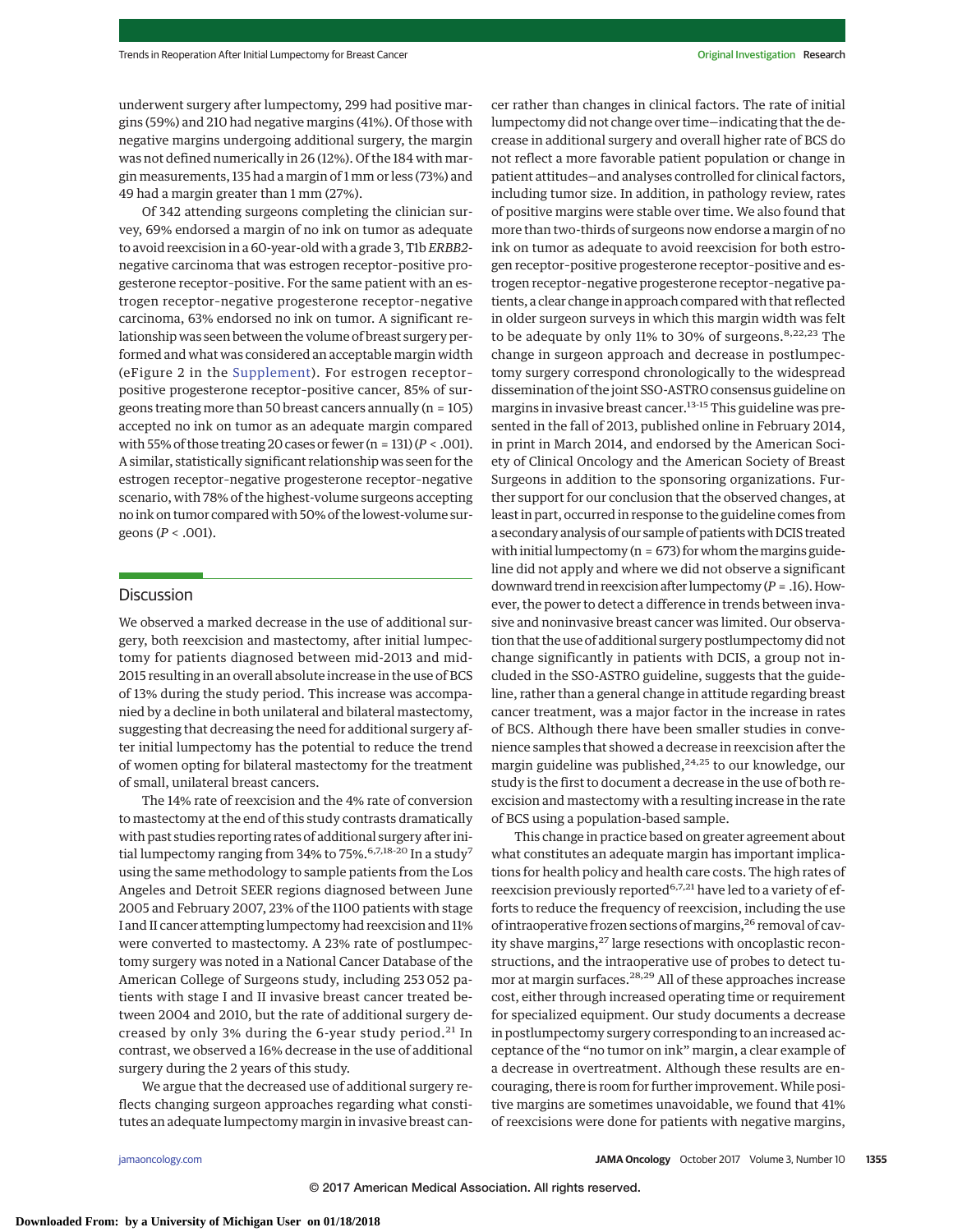and that acceptance of smaller margins was greater among high-volume surgeons than among their lower-volume counterparts, indicating the need for further educational outreach to the surgical community. These results are congruent with estimates across conditions that there is a 50% to 67% probability that physicians will follow guidelines in their practice.<sup>30</sup>

# Strengths and Limitations

Strengths of the study include a large, contemporary, diverse patient sample; high patient response rate; granular clinical information including pathologic margin status; and an attending surgeon survey with a very high response rate performed after the promulgation of the guidelines. However, there were some limitations. Surgical procedures were identified based on patient report, and it is likely that some reports were inaccurate. However, it seems unlikely that inaccuracies in patient report would vary across time period. We report on only surgeons' approaches toward a negative margin, but other members of the multidisciplinary breast team, particularly radiation oncologists, may influence decisions to perform additional surgery after lumpectomy and merit investigation. In addition, the generalizability of the results is limited to 2 very large, diverse populations in the United States.

# **Conclusions**

We have demonstrated a significant decrease in the use of additional surgery after lumpectomy between 2013 and 2015, which resulted in a significant increase in the overall rate of BCS. This change seems to be associated with a change in surgeon approach regardingwhat constitutes an adequate lumpectomy margin. Our findings provide support for an argument that evidence-based, multidisciplinary guidelines that address issues of clinical controversy can be an effective, relatively low-cost approach to accelerating practice change and reducing overtreatment in cancer care.

#### **ARTICLE INFORMATION**

**Accepted for Publication:** February 24, 2017. **Published Online:** June 5, 2017. doi[:10.1001/jamaoncol.2017.0774](http://jama.jamanetwork.com/article.aspx?doi=10.1001/jamaoncol.2017.0774&utm_campaign=articlePDF%26utm_medium=articlePDFlink%26utm_source=articlePDF%26utm_content=jamaoncol.2017.0774)

**Author Affiliations:** Breast Service, Department of Surgery, Memorial Sloan Kettering Cancer Center, New York, New York (Morrow); School of Medicine, Department of Internal Medicine, University of Michigan, Ann Arbor (Abrahamse, Hofer, Katz); Veterans Affairs Center for Clinical Management Research, Health Services Research and Development Service Center of Innovation, Ann Arbor, Michigan (Hofer); Department of Epidemiology, Emory University, Rollins School of Public Health, Atlanta, Georgia (Ward); Keck School of Medicine, Department of Preventive Medicine, University of Southern California, Los Angeles (Hamilton); Departments of Medicine and Health Research and Policy, Stanford University, Stanford, California (Kurian); School of Public Health, Department of Health Management and Policy, University of Michigan, Ann Arbor (Katz); School of Medicine, Department of Radiation Oncology, University of Michigan, Ann Arbor (Jagsi).

**Author Contributions:** Dr Morrow had full access to all of the data in the study and takes responsibility for the integrity of the data and the accuracy of the data analysis. Drs Katz and Jagsi shared equally in this work.

Study concept and design: Morrow, Hofer, Katz, Jagsi.

Acquisition, analysis, or interpretation of data: All authors.

Drafting of the manuscript: Morrow, Abrahamse, Hofer, Katz.

Critical revision of the manuscript for important intellectual content: Abrahamse, Hofer, Ward, Hamilton, Kurian, Katz, Jagsi. Statistical analysis: Abrahamse, Hofer.

Obtained funding: Kurian, Katz, Jagsi. Administrative, technical, or material support: Morrow, Ward, Hamilton, Katz. Study supervision: Dr Katz.

**Conflict of Interest Disclosures:** None reported.

**Funding/Support:** This manuscript was funded by grant No. P01 CA163233 to the University of Michigan from the National Cancer Institute (NCI). Cancer incidence data collection was supported by the California Department of Public Health pursuant to California Health and Safety Code Section 103885; Centers for Disease Control and Prevention's (CDC) National Program of Cancer Registries, under cooperative agreement 5NU58DP003862-04/DP003862; the NCI's Surveillance Epidemiology and End Results Program under contract HHSN261201000140C awarded to the Cancer Prevention Institute of California, contract HHSN261201000035C awarded to the University of Southern California (USC), and contract HHSN261201000034C awarded to the Public Health Institute. Cancer incidence data collection in Georgia was supported by contract HHSN261201300015I, Task Order HHSN26100006 from the NCI and cooperative agreement 5NU58DP003875-04-00 from the CDC.

**Role of the Funder/Sponsor:** The State of California, Department of Public Health, the NCI, and the CDC and their contractors and subcontractors had no role in design and conduct of the study; collection, management, analysis, and interpretation of the data; and preparation, review, or approval of the manuscript.

**Disclaimer:** The ideas and opinions expressed herein are those of the authors. The authors verify that all information and materials in the manuscript are original. Dr Morrow is the associate editor for reviews and CME of JAMA Oncology, but she was not involved in any of the decisions regarding review of the manuscript or its acceptance.

**Meeting Presentation:** This article was presented at the 2017 ASCO Annual Meeting; June 5, 2017; Chicago, Illinois.

**Additional Contributions:** We acknowledge our project staff: Mackenzie Crawford, MPH, and Kiyana Perrino, MPH, from the Georgia Cancer Registry; Jennifer Zelaya, Pamela Lee, Maria Gaeta, Virginia Parker, BA, and Renee Bickerstaff-Magee from USC; Rebecca Morrison, MPH, Alexandra Jeanpierre, MPH, Stefanie Goodell, BS, Rose

Juhasz, PhD, Kent Griffith, MPH, MS, and Irina Bondarenko, MS, from the University of Michigan. They were not compensated for their assistance beyond their usual salaries. We acknowledge with gratitude our survey respondents.

#### **REFERENCES**

**1**. Katz SJ, Morrow M. Addressing overtreatment in breast cancer: the doctors' dilemma. [Cancer](https://www.ncbi.nlm.nih.gov/pubmed/23913512). 2013; [119\(20\):3584-3588.](https://www.ncbi.nlm.nih.gov/pubmed/23913512)

**2**. Morrow M, Harris JR, Schnitt SJ. Surgical margins in lumpectomy for breast cancer: bigger is not better. N Engl J Med[. 2012;367\(1\):79-82.](https://www.ncbi.nlm.nih.gov/pubmed/22762325)

**3**. Morrow M, Katz SJ. Margins in ductal carcinoma in situ: is bigger really better? [J Natl Cancer Inst](https://www.ncbi.nlm.nih.gov/pubmed/22440679). [2012;104\(7\):494-495.](https://www.ncbi.nlm.nih.gov/pubmed/22440679)

**4**. Albornoz CR, Matros E, Lee CN, et al. Bilateral mastectomy versus breast-conserving surgery for early-stage breast cancer: the role of breast reconstruction. [Plast Reconstr Surg](https://www.ncbi.nlm.nih.gov/pubmed/26017588). 2015;135(6): [1518-1526.](https://www.ncbi.nlm.nih.gov/pubmed/26017588)

**5**. Kummerow KL, Du L, Penson DF, Shyr Y, Hooks MA. Nationwide trends in mastectomy for early-stage breast cancer. JAMA Surg[. 2015;150\(1\):](https://www.ncbi.nlm.nih.gov/pubmed/25408966) [9-16.](https://www.ncbi.nlm.nih.gov/pubmed/25408966)

**6**. McCahill LE, Single RM, Aiello Bowles EJ, et al. Variability in reexcision following breast conservation surgery.JAMA[. 2012;307\(5\):467-475.](https://www.ncbi.nlm.nih.gov/pubmed/22298678)

**7**. Morrow M, Jagsi R, Alderman AK, et al. Surgeon recommendations and receipt of mastectomy for treatment of breast cancer.JAMA[. 2009;302\(14\):](https://www.ncbi.nlm.nih.gov/pubmed/19826024) [1551-1556.](https://www.ncbi.nlm.nih.gov/pubmed/19826024)

**8**. Azu M, Abrahamse P, Katz SJ, Jagsi R, Morrow M. What is an adequate margin for breast-conserving surgery? Surgeon attitudes and correlates. Ann Surg Oncol[. 2010;17\(2\):558-563.](https://www.ncbi.nlm.nih.gov/pubmed/19847566)

**9**. Jagsi R, Abrahamse P, Morrow M, Hamilton AS, Graff JJ, Katz SJ. Coordination of breast cancer care between radiation oncologists and surgeons: a survey study. [Int J Radiat Oncol Biol Phys](https://www.ncbi.nlm.nih.gov/pubmed/21477932). 2012;82 [\(5\):2072-2078.](https://www.ncbi.nlm.nih.gov/pubmed/21477932)

**10**. King TA, Sakr R, Patil S, et al. Clinical management factors contribute to the decision for

© 2017 American Medical Association. All rights reserved.